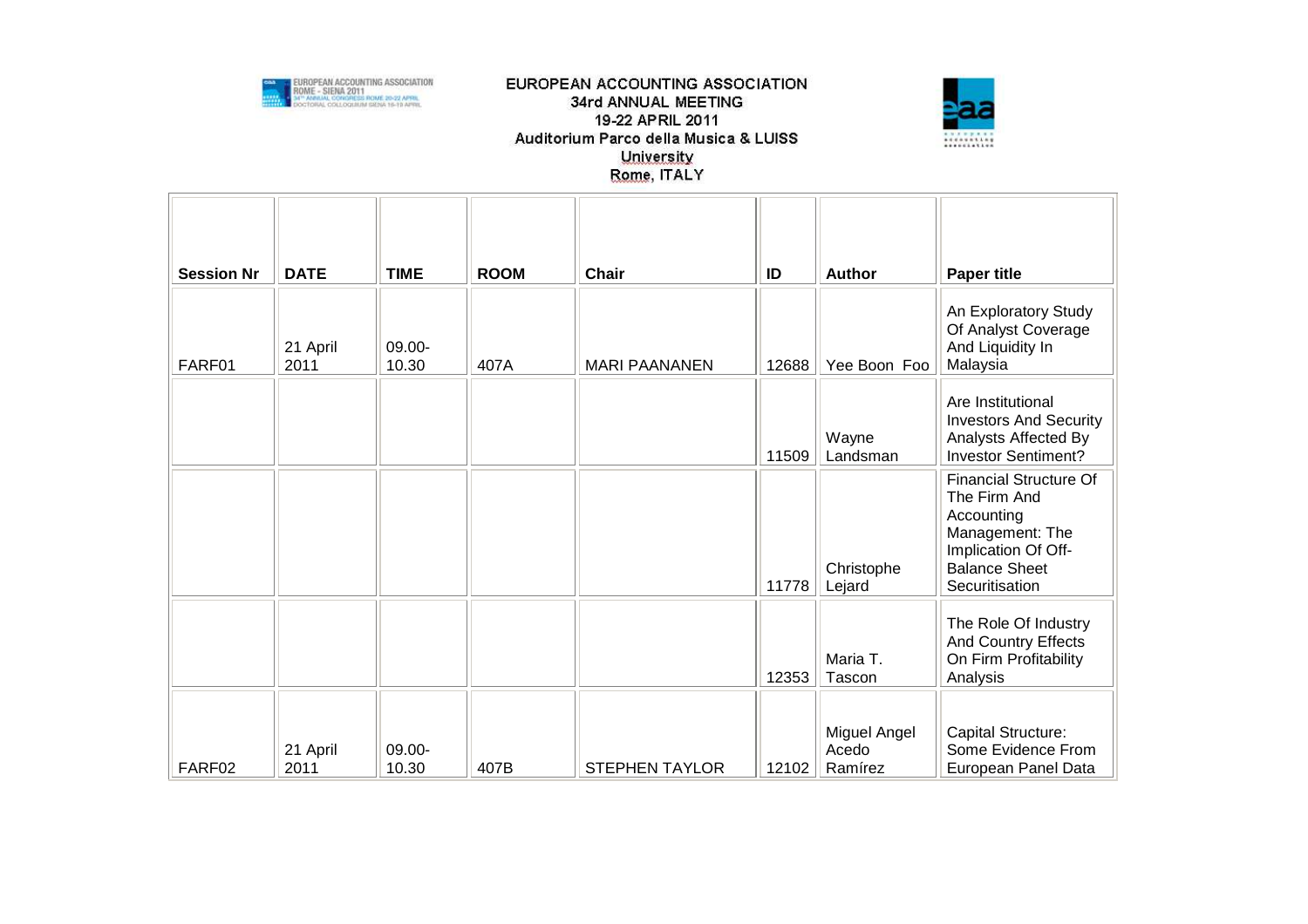



| <b>Session Nr</b> | <b>DATE</b>      | <b>TIME</b>        | <b>ROOM</b> | Chair                    | ID    | Author                              | <b>Paper title</b>                                                                                                 |
|-------------------|------------------|--------------------|-------------|--------------------------|-------|-------------------------------------|--------------------------------------------------------------------------------------------------------------------|
|                   |                  |                    |             |                          | 11716 | Ramzi<br>Benkraiem                  | How Do Corporate<br><b>Characteristics Affect</b><br><b>Capital Structure</b><br>Decisions Of French<br>Smes?      |
|                   |                  |                    |             |                          | 12175 | Victoria<br>Krivogorsky             | Debt Financing<br>Decisions By<br>European Firms.                                                                  |
|                   |                  |                    |             |                          | 12184 | Mahmoud Lari<br>Dashtbayaz          | Cash Flow Accounting<br>And The Cost Of Debt                                                                       |
|                   |                  |                    |             |                          | 13271 | Ana Isabel<br>Lopes                 | Does Alternative Ways<br>Of Reporting Non-<br><b>Controlling Interests</b><br><b>Really Matter?</b>                |
| FARF03            | 21 April<br>2011 | $11.00 -$<br>12.30 | 407A        | <b>TIAGO CARDAO-PITO</b> | 13495 | Maria Del Mar<br>Camacho-<br>Miñano | <b>Bankruptcy Law Ex-</b><br>ante Efficiency:<br><b>Empirical Evidence in</b><br>Spain.                            |
|                   |                  |                    |             |                          | 13174 | Ricardo<br>Cardoso                  | Accounting Information<br>Inconsistencies And<br>Their Effects On<br><b>Insolvency Prediction</b><br><b>Models</b> |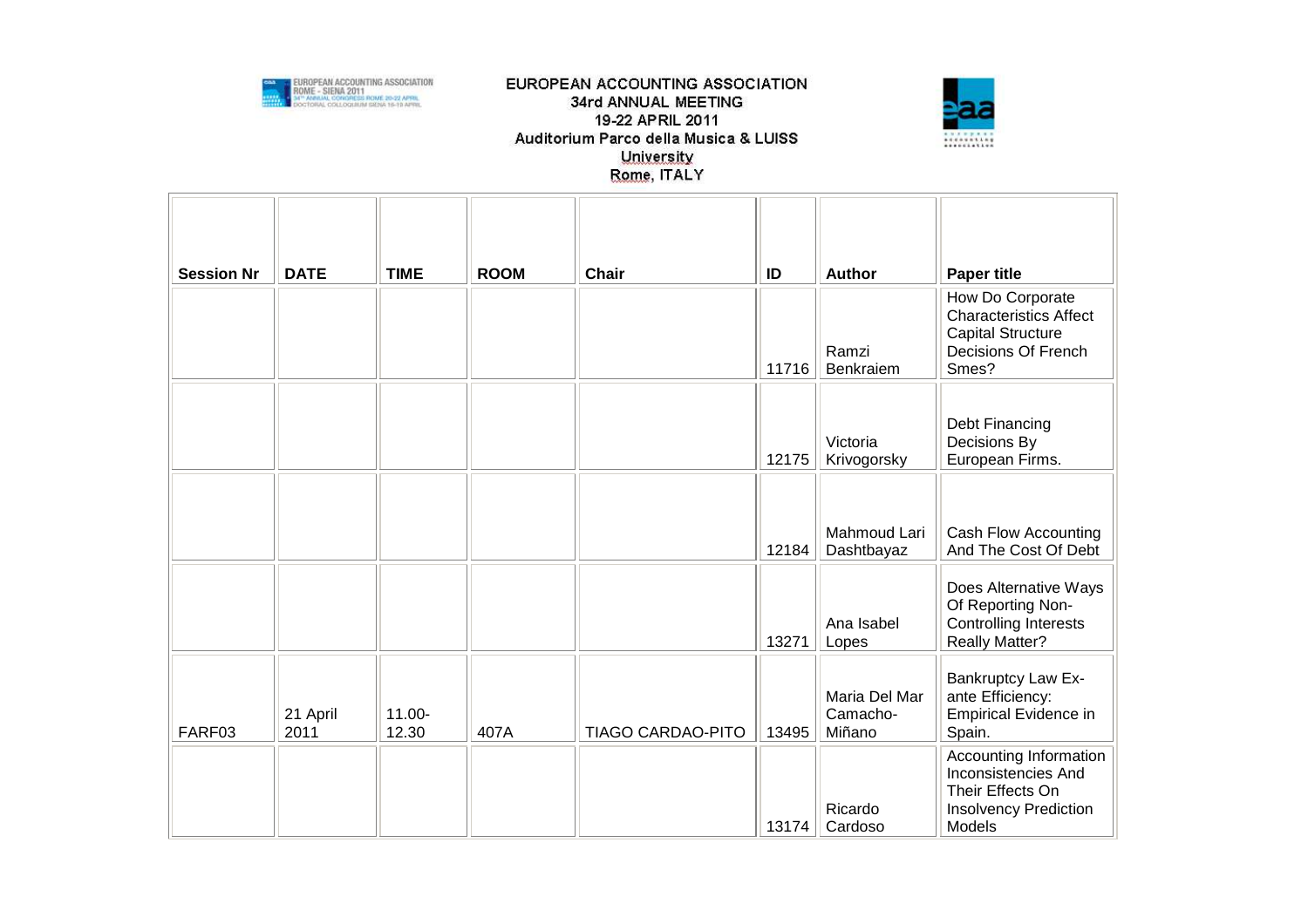



| <b>Session Nr</b> | <b>DATE</b>      | <b>TIME</b>     | <b>ROOM</b> | <b>Chair</b>          | ID    | <b>Author</b>                               | <b>Paper title</b>                                                                                                                |
|-------------------|------------------|-----------------|-------------|-----------------------|-------|---------------------------------------------|-----------------------------------------------------------------------------------------------------------------------------------|
|                   |                  |                 |             |                       | 12614 | Montserrat<br>Manzaneque<br>Lizano          | The Influence Of The<br><b>Business Cycle On</b><br>The Stability Of<br><b>Business Failure</b><br><b>Prediction Models</b>       |
|                   |                  |                 |             |                       | 12536 | <b>Bruno Vinícius</b><br>Ramos<br>Fernandes | An Analysis Of The<br>Maximum Losses<br><b>Expected Calculated</b><br>By Var (value At Risk)<br>In Moments Of<br>Systemic Crisis. |
|                   |                  |                 |             |                       | 11824 | Dariusz<br>Wedzki                           | A Sequence Of Cash<br>Flow In Bankruptcy<br>Prediction                                                                            |
| FARF04            | 21 April<br>2011 | 14.00-<br>15.30 | 407A        | <b>HARRI SEPPÄNEN</b> | 11782 | Subhash<br>Abhayawansa                      | How intellectual capital<br>information is used in<br>Australian analyst<br>reports                                               |
|                   |                  |                 |             |                       | 13413 | <b>Bernd Galler</b>                         | <b>Missing Data Methods</b><br>- Neutralizing The Fly<br>In The Ointment                                                          |
|                   |                  |                 |             |                       | 13327 | Paola Rossi                                 | Adoption Of<br>International<br>Accounting Standards:<br>Impact On The Market<br>Valuation Of Intangible                          |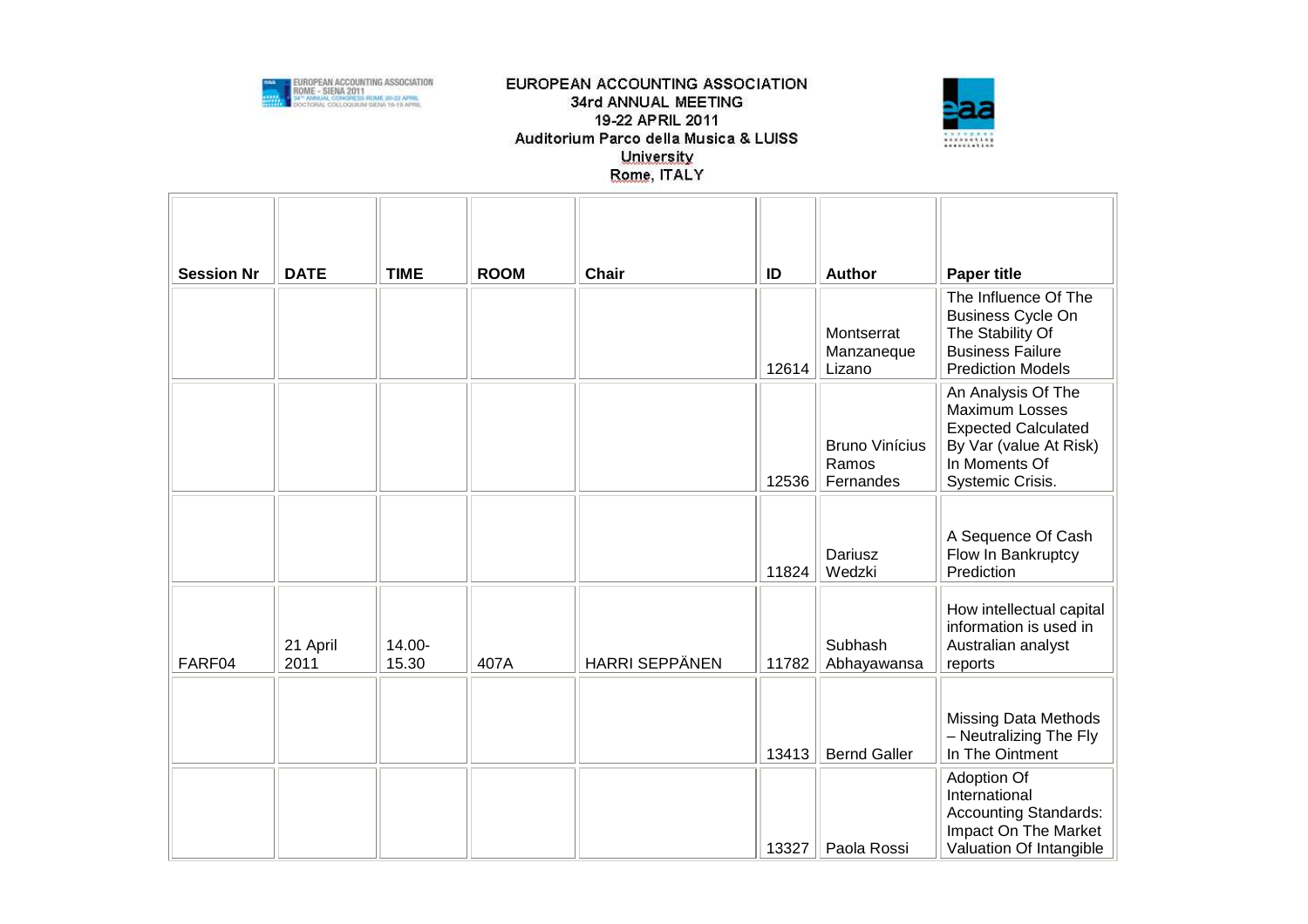



| <b>Session Nr</b> | <b>DATE</b>      | <b>TIME</b>     | <b>ROOM</b> | <b>Chair</b> | ID    | <b>Author</b>        | <b>Paper title</b>                                                                                                                 |
|-------------------|------------------|-----------------|-------------|--------------|-------|----------------------|------------------------------------------------------------------------------------------------------------------------------------|
|                   |                  |                 |             |              |       |                      | Assets                                                                                                                             |
|                   |                  |                 |             |              | 11849 | <b>Herve Stolowy</b> | An Explanation Of The<br>Nature Of Internally<br><b>Generated Goodwill</b><br><b>Based On Aggregation</b><br>Of Interacting Assets |
|                   |                  |                 |             |              | 13294 | Jo Wells             | Funny Money And The<br>Distribution Of<br><b>Financial Returns</b>                                                                 |
| FARF05            | 21 April<br>2011 | 14.00-<br>15.30 | 407B        | <b>TBA</b>   | 12799 | Sue-Jane<br>Chiang   | Earnings Management,<br>Managerial Optimism,<br>And Ipo Valuation                                                                  |
|                   |                  |                 |             |              | 12820 | Helmi<br>Hammami     | Predicting Cash Flows:<br>Reported Cash Flows<br>Versus Earnings -<br><b>Empirical Findings</b><br>From Qatar                      |
|                   |                  |                 |             |              | 13242 | Henrik<br>Höglund    | Earnings Smoothing<br>As A Determinant For<br>Foreign Exchange<br>Rate Exposure                                                    |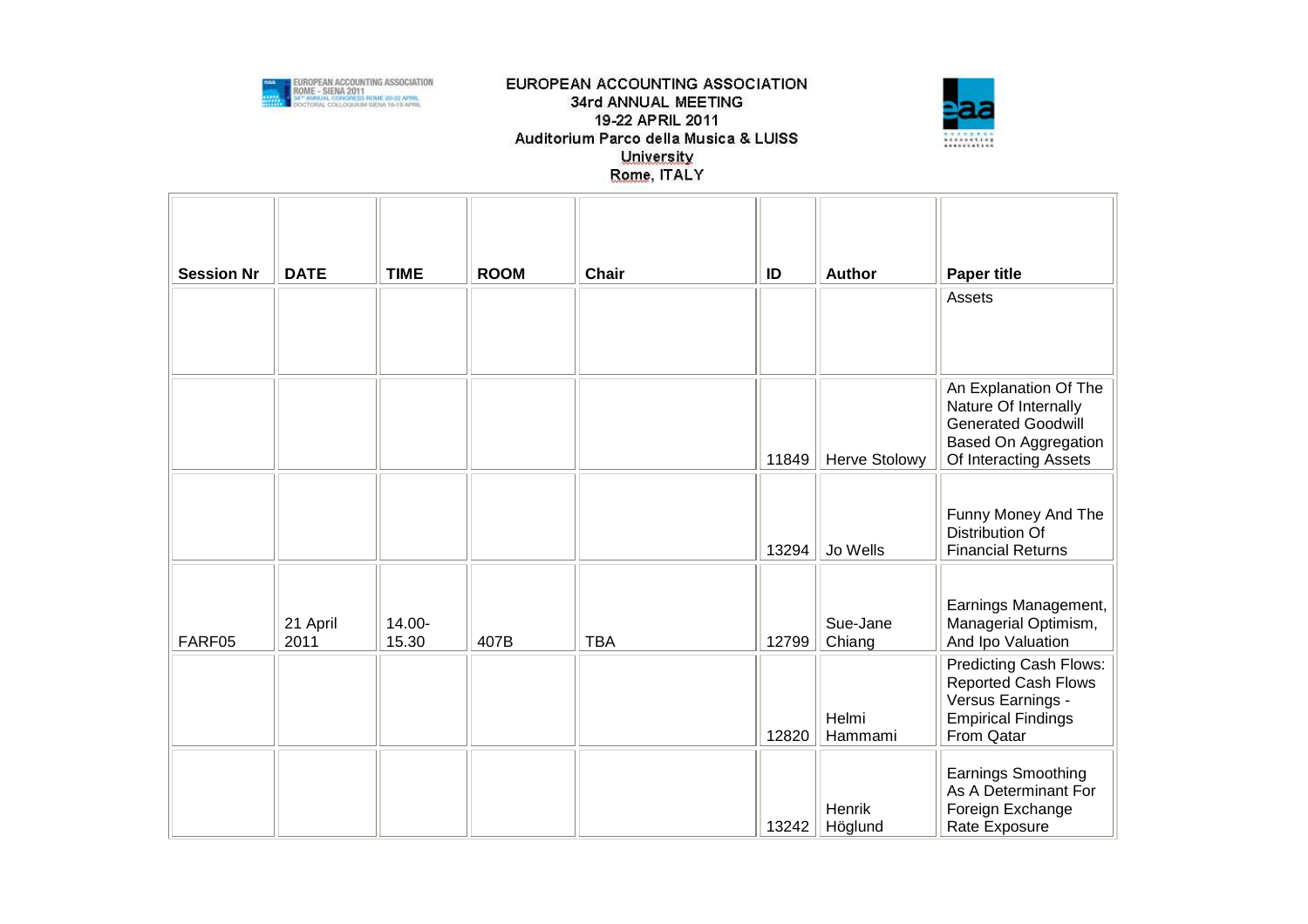



| <b>Session Nr</b> | <b>DATE</b>      | <b>TIME</b>     | <b>ROOM</b> | Chair                             | ID    | <b>Author</b>                       | <b>Paper title</b>                                                                                                                                   |
|-------------------|------------------|-----------------|-------------|-----------------------------------|-------|-------------------------------------|------------------------------------------------------------------------------------------------------------------------------------------------------|
|                   |                  |                 |             |                                   | 12492 | Javad Izadi<br>Zadeh Darjezi        | The Impact Of<br>Earnings Management<br>On The Short-Term<br>Returns Of Winner And<br><b>Loser Firms</b>                                             |
|                   |                  |                 |             |                                   | 12929 | <b>Eduardo Alves</b><br>de Oliveira | The Bank Credit<br>Crunch in Brazil                                                                                                                  |
| FARF06            | 21 April<br>2011 | 16.00-<br>17.30 | 407A        | <b>SERAINA</b><br>ANAGNOSTOPOULOU | 11924 | Tiago Cardao-<br>Pito               | Nevertheless,<br>Organizations<br><b>Registered Under The</b><br>Same Industry Code<br>Are Far From Being<br>Homogeneous                             |
|                   |                  |                 |             |                                   | 12877 | Shahed Imam                         | How Do Analysts Use<br>Earnings In Valuation?<br><b>Survey Evidence</b>                                                                              |
|                   |                  |                 |             |                                   | 12187 | Ehsan<br>Khansalar                  | The Unbiased<br><b>Estimation Of Future</b><br>Cash Flow And Future<br>Earnings: a Predictive<br>Model With Accounting<br>Double Entry<br>Constraint |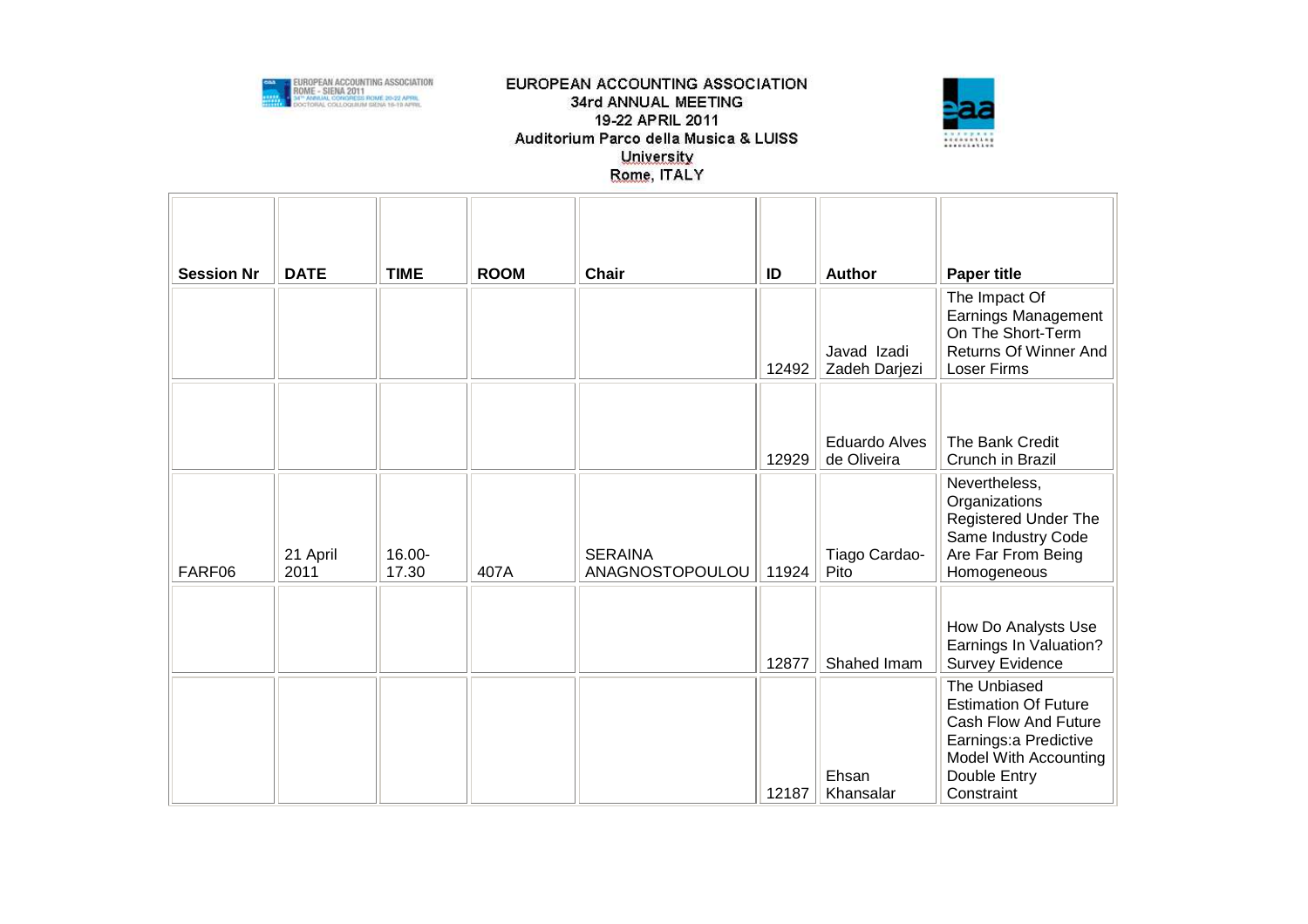



| <b>Session Nr</b> | <b>DATE</b>      | <b>TIME</b>     | <b>ROOM</b> | Chair                               | ID    | <b>Author</b>          | <b>Paper title</b>                                                                                                                                                                                 |
|-------------------|------------------|-----------------|-------------|-------------------------------------|-------|------------------------|----------------------------------------------------------------------------------------------------------------------------------------------------------------------------------------------------|
|                   |                  |                 |             |                                     | 12455 | Chien-Min<br>Kevin Pan | <b>Classification Shifting</b><br>And Reporting<br><b>Behaviors Of</b><br>Japanese Firms On<br><b>Extraordinary Items</b>                                                                          |
|                   |                  |                 |             |                                     | 12078 | Salima Paul            | Crafty Credit? The<br><b>Strategic Use Of Trade</b><br>Credit                                                                                                                                      |
| FARF07            | 22 April<br>2011 | 09.00-<br>10.30 | 407A        | <b>NAZAM</b><br><b>DZOLKARNAINI</b> | 12340 | Francesco<br>Baldi     | The Value Relevance<br>Of Income From<br>Discontinued<br><b>Operations Under Ifrs</b><br>5 In Europe                                                                                               |
|                   |                  |                 |             |                                     | 12495 | <b>Alain Devalle</b>   | Is Comprehensive<br>Income A Better<br>Measure Of<br>Performance Than Net<br>Income? An Empirical<br>Evidence From<br>European Stock<br><b>Exchanges For The</b><br>Five Year Period 2005-<br>2009 |
|                   |                  |                 |             |                                     | 12372 | Christian<br>Fieberg   | A sorting based test of<br>the Ohlson model                                                                                                                                                        |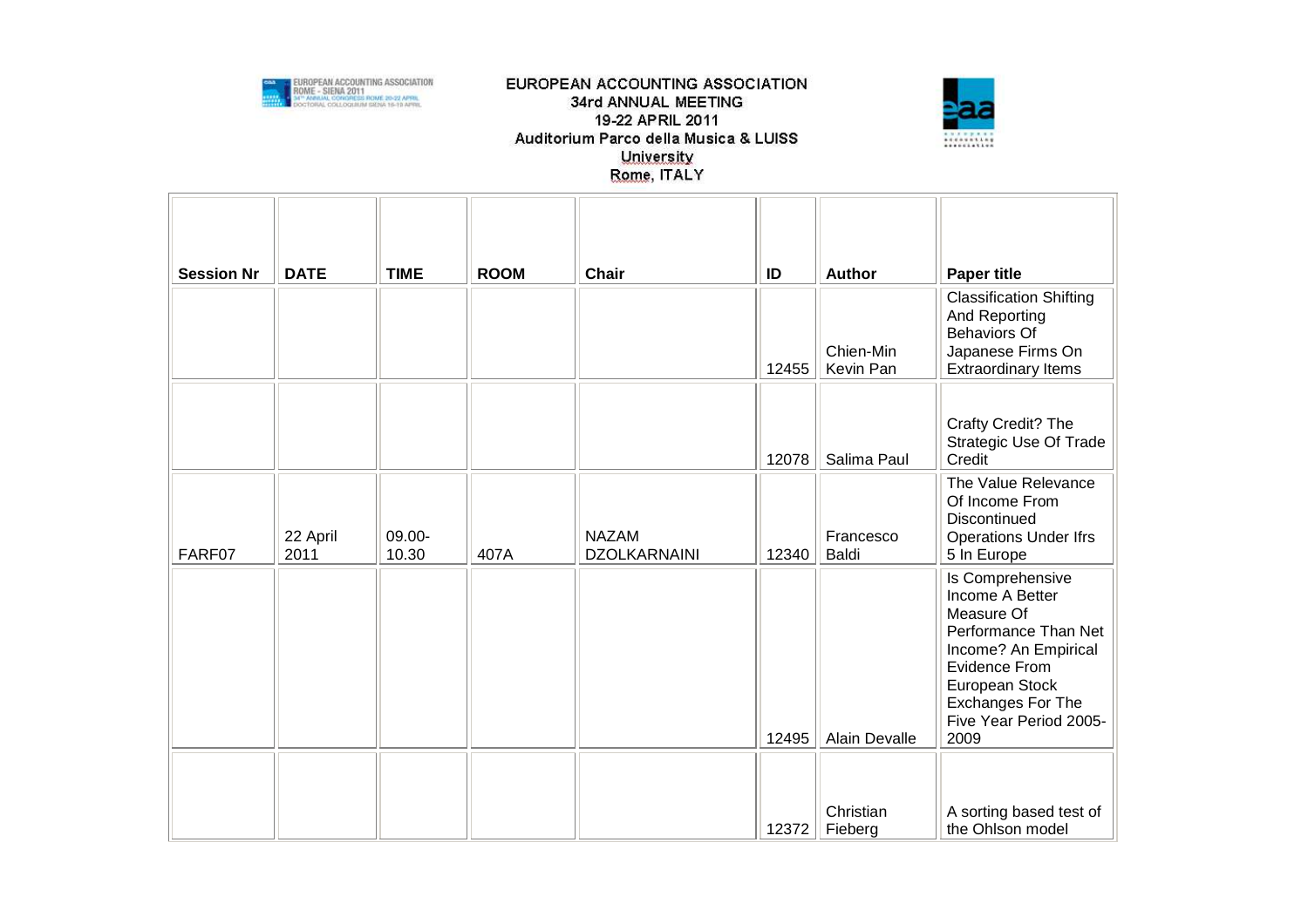



| <b>Session Nr</b> | <b>DATE</b>      | <b>TIME</b>     | <b>ROOM</b> | <b>Chair</b>                                | ID    | <b>Author</b>            | <b>Paper title</b>                                                                                               |
|-------------------|------------------|-----------------|-------------|---------------------------------------------|-------|--------------------------|------------------------------------------------------------------------------------------------------------------|
|                   |                  |                 |             |                                             | 13268 | Matthias<br>Froschhammer | <b>Financial Accounting</b><br>Regulation Lobbying -<br>A Current German<br>Case Study -                         |
|                   |                  |                 |             |                                             | 12804 | Karol Klimczak           | <b>Coincident And</b><br>Forecast Relevance Of<br><b>Accounting Numbers</b>                                      |
| FARF08            | 22 April<br>2011 | 09.00-<br>10.30 | 407B        | <b>JOAQUIM CARLOS</b><br><b>COSTA PINHO</b> | 12137 | <b>Sherif Hegazy</b>     | The Development Of<br><b>Key Financial</b><br>Performance Indicators<br>For U.K Construction<br>Companies        |
|                   |                  |                 |             |                                             | 12157 | Wei Jiang                | <b>Factors Affecting The</b><br>Valuation Of Loss-<br>Relative To Profit-<br>Making Firms In The<br>Uk           |
|                   |                  |                 |             |                                             | 11700 | David<br>Prochazka       | The Role Of Fair Value<br>Measurement In The<br><b>Recent Financial</b><br>Crunch: An Alternative<br>Perspective |
|                   |                  |                 |             |                                             | 11708 | Benjamin<br>Segal        | <b>Enforcement And</b><br>Disclosure Under<br><b>Regulation Fd</b>                                               |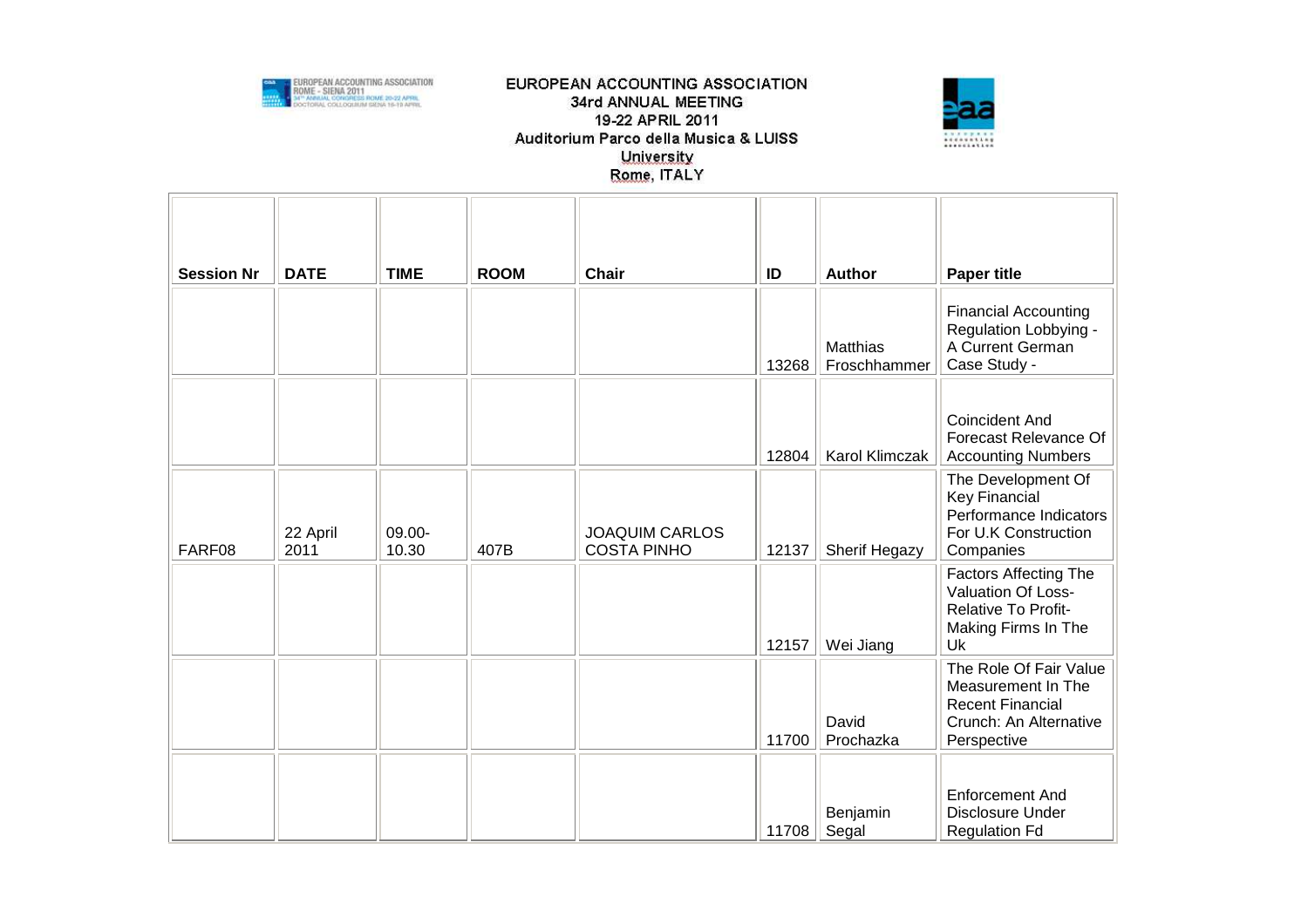



| <b>Session Nr</b> | <b>DATE</b>      | <b>TIME</b>        | <b>ROOM</b> | <b>Chair</b>                | ID    | Author                                    | <b>Paper title</b>                                                                                                                   |
|-------------------|------------------|--------------------|-------------|-----------------------------|-------|-------------------------------------------|--------------------------------------------------------------------------------------------------------------------------------------|
|                   |                  |                    |             |                             | 13010 | Masayuki<br>Susai                         | <b>Empirical Exploration</b><br>On The Foreign<br><b>Exchange Market</b><br>Microstructure With<br>Duration, Volume And<br>Orderflow |
| FARF09            | 22 April<br>2011 | $11.00 -$<br>12.30 | 407A        | <b>JOCHEN</b><br>ZIMMERMANN | 12865 | Michael<br>Gruning                        | <b>Information Content</b><br><b>And Market</b><br>Recognition Of Annual<br><b>Report And Quarterly</b><br><b>Report Disclosure</b>  |
|                   |                  |                    |             |                             | 12441 | Katrien<br>Kestens                        | The Impact Of The<br>2008 Financial Crisis<br>On Trade Credit And<br>Company Performance                                             |
|                   |                  |                    |             |                             | 12670 | Cecília<br>Margarita<br>Rendeiro<br>Carmo | <b>Accruals Quality And</b><br>Cost Of Debt:<br><b>Evidence From</b><br>Portuguese<br>Companies                                      |
|                   |                  |                    |             |                             | 13510 | Rui Shen                                  | Aggregate Return,<br>Aggregate Earnings<br>And Banking<br>Information                                                                |
|                   |                  |                    |             |                             | 12358 | Manuel<br>Strohmenger                     | <b>Enforcement Actions</b><br>And Earnings Quality -<br>An Analysis Of The<br>German Two-Tier<br>Model                               |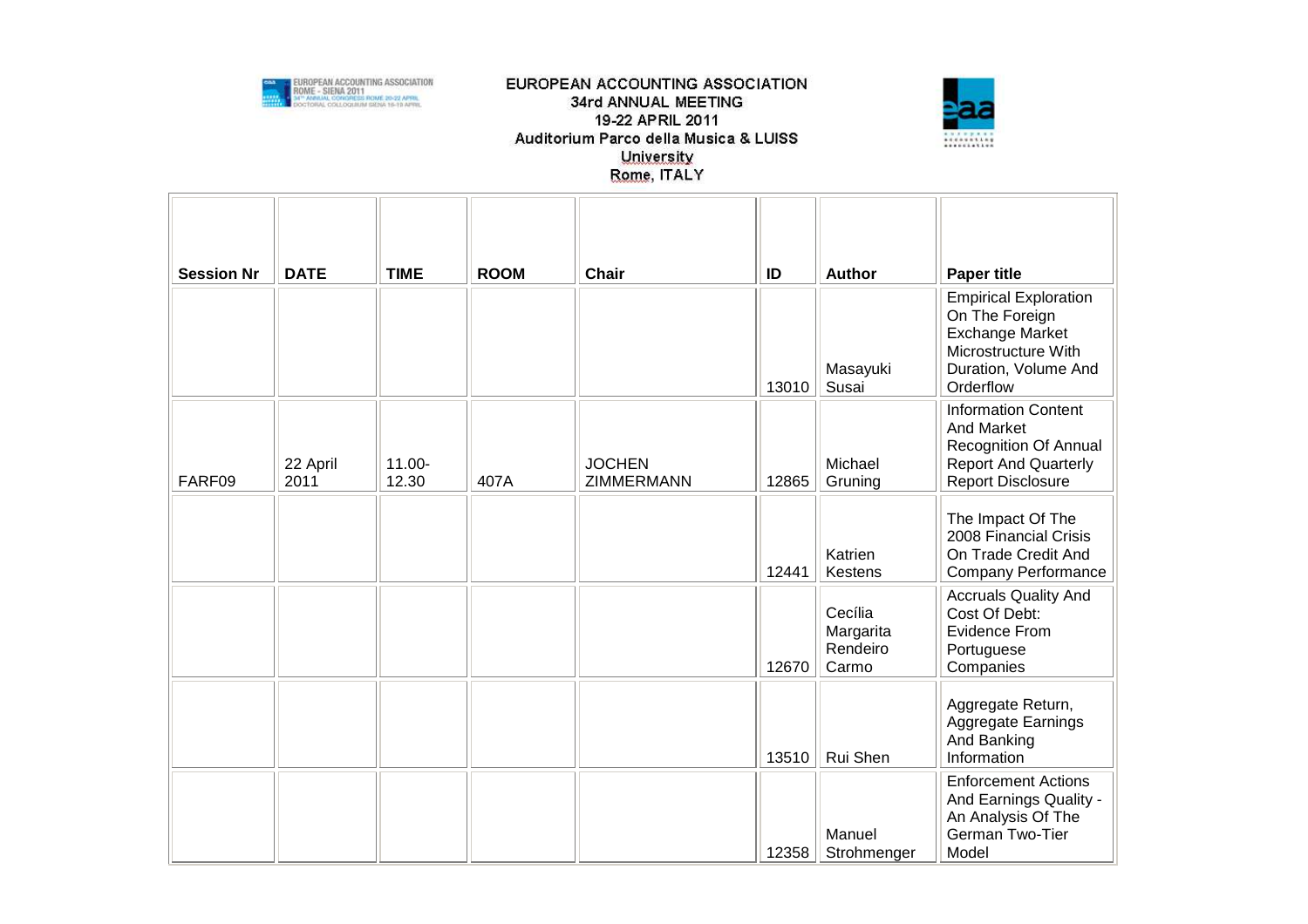



| <b>Session Nr</b> | <b>DATE</b>      | <b>TIME</b>     | <b>ROOM</b> | <b>Chair</b>                        | ID    | <b>Author</b>                 | <b>Paper title</b>                                                                                                                 |
|-------------------|------------------|-----------------|-------------|-------------------------------------|-------|-------------------------------|------------------------------------------------------------------------------------------------------------------------------------|
| FARF10            | 22 April<br>2011 | 14.00-<br>15.30 | 307B        | <b>CHRISTOPHER</b><br><b>NAPIER</b> | 13092 | Anna Maria<br><b>Biscotti</b> | <b>Credit Risk And</b><br>Insolvency Risk In<br><b>Cooperative Banks</b>                                                           |
|                   |                  |                 |             |                                     | 12692 | Ellie Chapple                 | The Preferences Of<br><b>Private Equity</b><br>Investors In Selecting<br>Target Acquisitions: An<br>International<br>Investigation |
|                   |                  |                 |             |                                     | 12749 | Antti<br>Fredriksson          | Soft And Hard<br>Information In Bank-<br>Firm Relationships                                                                        |
|                   |                  |                 |             |                                     | 12003 | Yihong He                     | The Accounting<br>Implications Of<br><b>Banking Deregulation</b>                                                                   |
|                   |                  |                 |             |                                     | 12494 | Jochen Theis                  | How Do Investors<br>Perceive Risks That A<br><b>Company Discloses</b><br>Within The<br>Management<br>Commentary?                   |